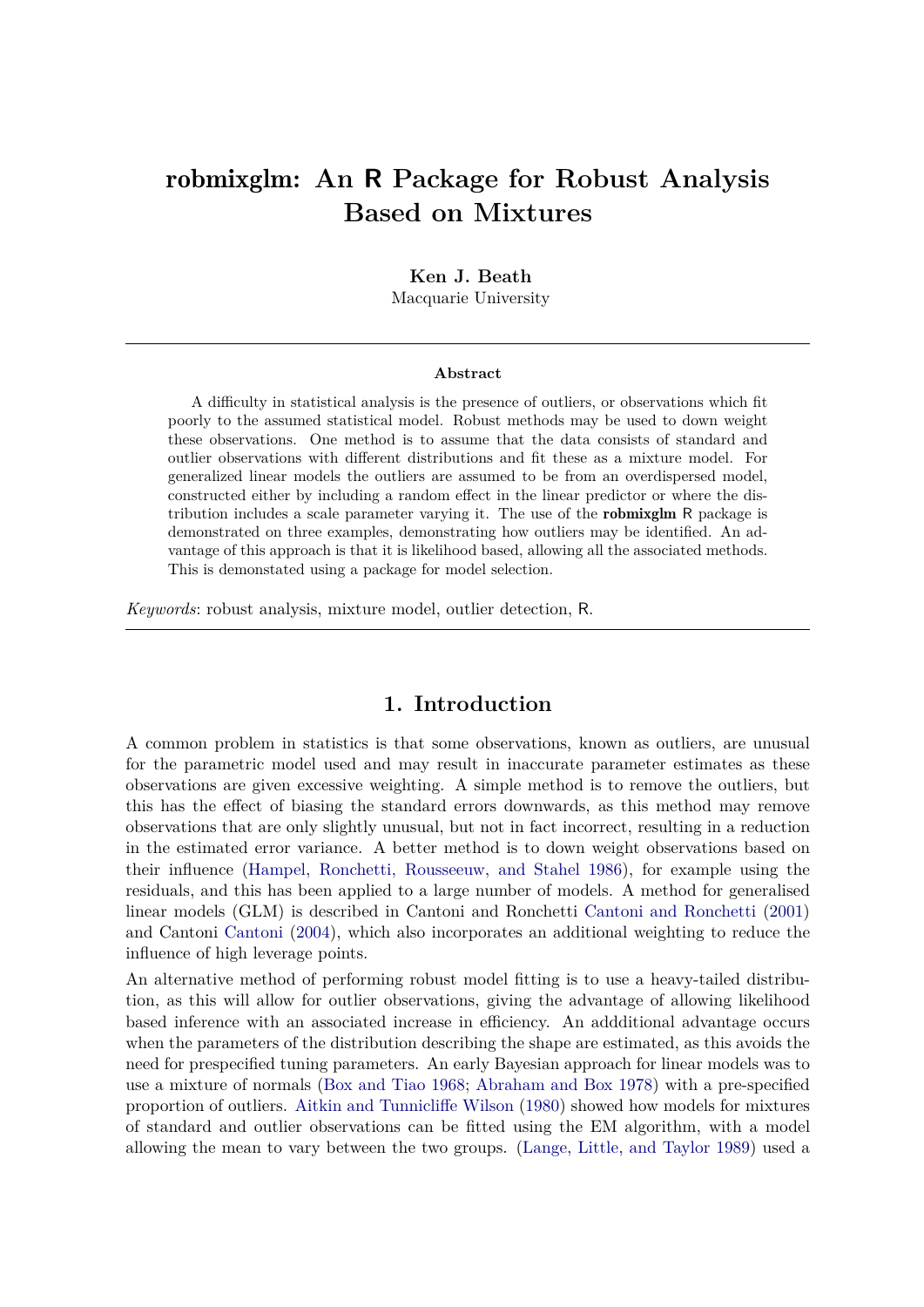*t* distribution in place of a normal distribution, allowing for the degree of contamination by including the degrees of freedom *ν* as a parameter. [Lange and Sinsheimer](#page-16-7) [\(1993\)](#page-16-7) compared a number of error distributions including the *t*-distribution and mixture of normals (contaminated normal) on a number of datasets. While the *t*-distribution methods have the advantage of a lower number of parameters required, the mixture based methods have the advantage of greater flexibility and allowing for the identification of outliers.

The mixture based approach is difficult for most generalised linear models [\(McCullagh and](#page-17-0) [Nelder 1989\)](#page-17-0), as the scale parameter is fixed. [Beath](#page-16-8)  $(2017)$  extended the mixture based approach to generalized linear models by modifying the outlier class to include in the linear predictor an additional normally distributed random effect, which is therefore an overdispersed generalised linear model as described by Aitkin [Aitkin](#page-16-9) [\(1996\)](#page-16-9). For distributions which have an estimated scale parameter, for example the negative binomial and normal, the outlier distribution can be specified using a different scale parameter for the standard and outlier components. The **robmixglm** package in  $R(\{R \text{ Core Team}\}\ 2021)$  was developed to fit these models and is available at <https://CRAN.R-project.org/package=robmixglm>.

An advantage of the mixture-based approach is that it is model-based, and so standard likelihood procedures may be used. An example of this is model selection, where it is required to reduce the number of predictors to the minimum required to adequately fit the data. This may be performed simply for reasons of parsinonomy, as a simpler model will be easier to understand. It also has the advantage of removing some covariates that are highly correlated. It does have the disadvantage that it may produce a spurious improvement in fit, especially when the number of covariates is large compared to number of observations. There are a number of ways of avoiding this problem, for example dividing the data into training and validation data sets. For a general introduction see [James, Witten, Hastie, and Tibshirani](#page-16-10) [\(2013,](#page-16-10) Chapter 6).

For robust linear models using influence functions there are two available methods [\(Heritier,](#page-16-11) [Cantoni, Copt, and Victoria-Feser 2009,](#page-16-11) Section 3.4.5): Robust AIC and Robust Mallow's  $C_p$ , however these have not been extended to generalized linear models. For robust genearalized linear models the only published method is that of [Cantoni and Ronchetti](#page-16-1) [\(2001\)](#page-16-1) which uses a robust quasi-deviance. This can then be used to compare models with and without a given predictor, and a stepwise procedure is then performed to obtain the final model. This has the disadvantage that there is no penalty for increasing number of predictors in the model.

The combination of the robust mixture method and packages for model selection allow the use of two main methods: complete subset regression and step wise regression. In complete subset regression models are fitted for all possible subsets of the covariates, then based on some fitting criteria the best is chosen. This has the disadvantage of possibly long execution time, but guaranteeing that the best fitting subset is found. For stepwise regression, starting with a specified model, models of greater or lesser complexity are fitted, with models varying by only one covariate at each step. The best model based on a fitting criteria is chosen and the process repeated. If backward then only smaller models are allowed, for forward larger models and forward/backward both. The disadvantage of this method is that it may not find the best model, but it may be considerably faster.

There are two other packages available in R for robust generalised linear models, both based on influence functions. The function glmRob() using routines from [Marazzi](#page-17-2) [\(1993,](#page-17-2) Chapter 10) and methods in [Kunsch, Stefanski, and Carroll](#page-16-12) [\(1989\)](#page-16-12) in package robust is restricted to bi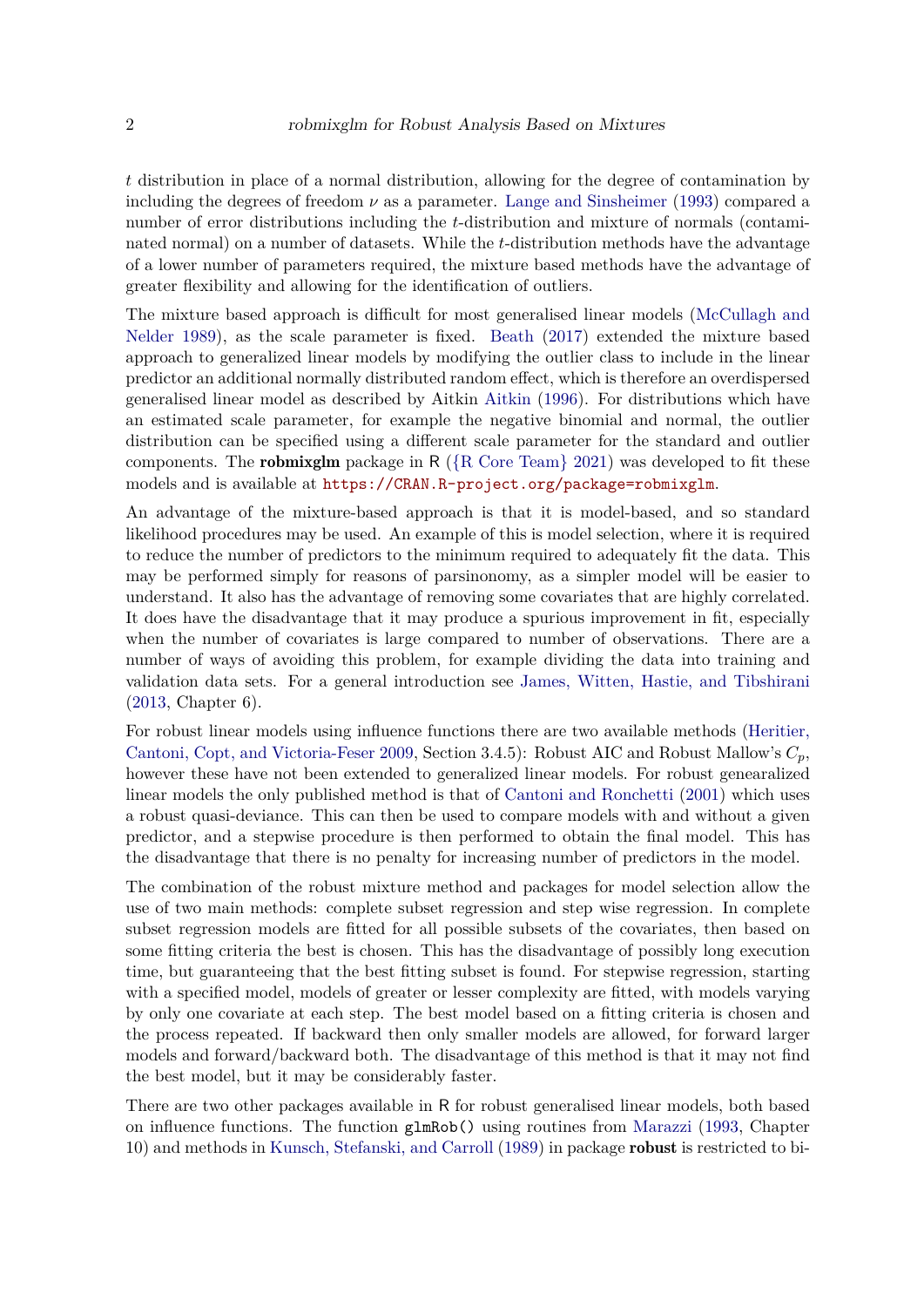nomial and Poisson models, and the function glmrob() [\(Cantoni 2004\)](#page-16-2) in package robustbase uses the method described in [Cantoni and Ronchetti](#page-16-1) [\(2001\)](#page-16-1).

The remainder of this paper is organised as follows: Section 2 describes the theory for the models, Section 3 describes the functions, Section 4 contains examples and Section 5 a summary.

# **2. Model**

#### **2.1. Robust Mixture Model**

Package **robmixglm** implements the method of [Beath](#page-16-8) [\(2017\)](#page-16-8). This assumes that data consists of a mixture of two types of observations: standard and outlier, where the standard group consists of subjects from a standard generalised linear model (GLM). The outlier group may be constructed in either of two ways:

- 1. They are from an overdispersed generalised linear model as described by [Aitkin](#page-16-9) [\(1996\)](#page-16-9), obtained by incorporating a normally distributed random effect into the linear predictor.
- 2. For distributions, for example gaussian and negative binomial, where the overdispersion is determined by a scale parameter, the outlier group has greater dispersion through choice of a different scale parameter than the standard group.

The basis of a generalised linear model is that the distribution of the data  $Y_i$ , is from the linear exponential family. The relationship between the conditional mean  $\mu_i = E[y_i|x_i]$  and the covariates is through the link function  $g(\mu_i) = \mathbf{x}_i^T \beta$  [\(McCullagh and Nelder 1989,](#page-17-0) p. 27), where  $\mathbf{x}_i$  is a vector of covariates for observation *i* with the first element 1 corresponding to the intercept, and  $\mathbf{x}_i^T \boldsymbol{\beta}$  is referred to as the linear predictor. The overdispersed model described by [Aitkin](#page-16-9) [\(1996\)](#page-16-9) is constructed by including an individual level random effect. For the robust model with class  $c_i = 1$  for standard and  $c_i = 2$  for outliers, and the normally distributed random effect  $\lambda_i \sim N(0, \tau^2)$ , the link function is

$$
g(\mu_i|c_i, \lambda_i) = \begin{cases} \mathbf{x}_i^T \beta, & c_i = 1\\ \mathbf{x}_i^T \beta + \lambda_i, & c_i = 2 \end{cases}
$$

with the proportion of standard observations and outliers  $\pi_1$ ,  $\pi_2$  respectively, where  $\pi_1 + \pi_2 = 1$ and these are assumed constant over  $x_i$ . Estimates of the parameters are obtained through a GEM algorithm, with the marginal likelihood for the outlier class obtained by integration over the random effect using Gauss-Hermite quadrature. One advantage of the model is that it is not restricted to GLMs, but can be applied to any model with a linear predictor.

### **2.2. Outlier Probability**

Identification of outliers can be performed using the posterior probability of membership of the outlier class. Given an observed outcome  $y_i$  then  $f_1(y_i)$  and  $f_2(y_i)$  are the values of the density functions for the standard and outlier points respectively, evaluated at the maximum likelihood estimates. Then the probability that the subject is in class 2, the outlier class, is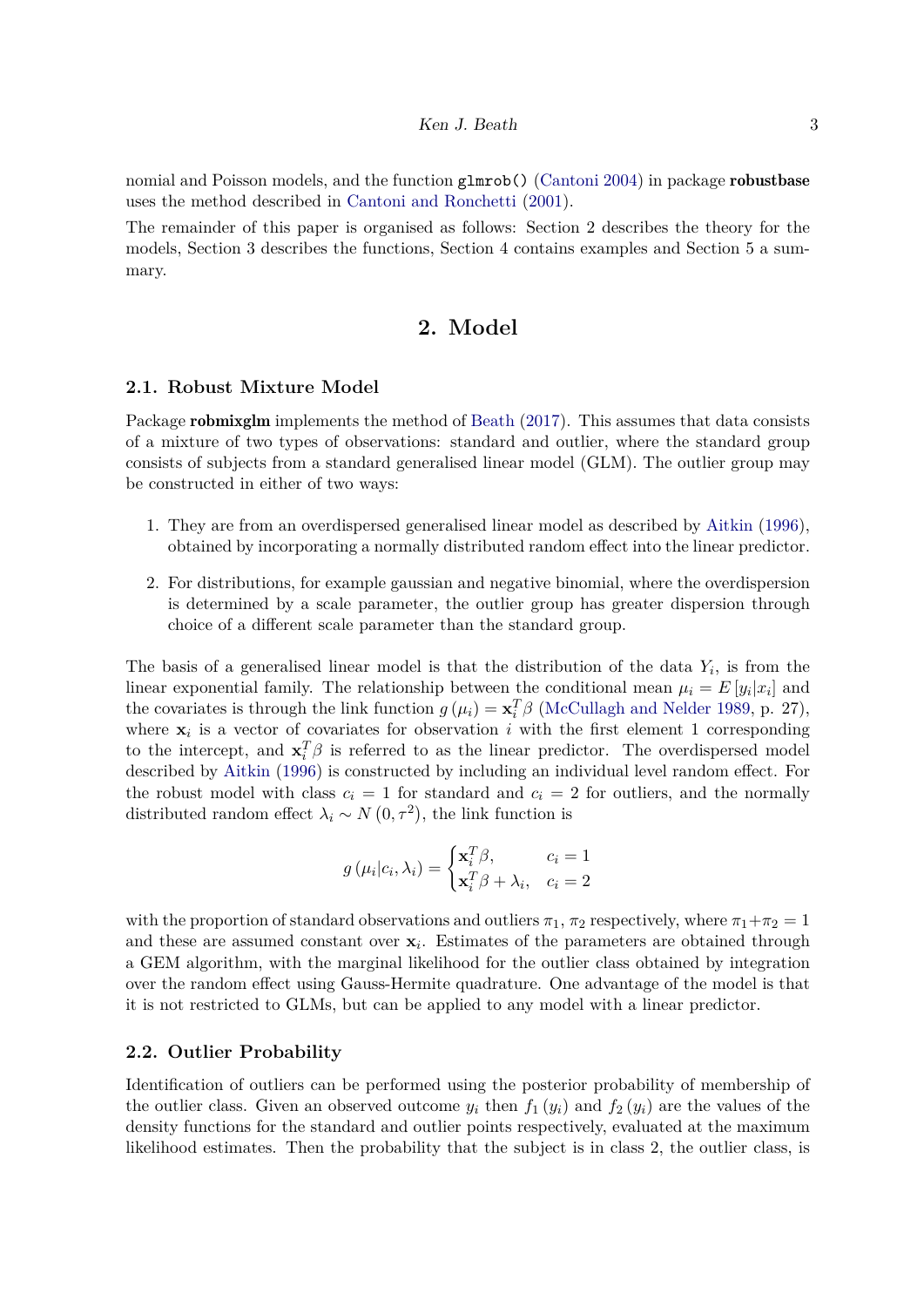[\(McLachlan and Peel 2000,](#page-17-3) Section 2.8.1):

$$
P(c_i = 2|y_i) = \frac{\hat{\pi}_2 f_2(y_i)}{\hat{\pi}_1 f_1(y_i) + \hat{\pi}_2 f_2(y_i)}
$$

### **2.3. Outlier Test**

As the method is likelihood based a test can be performed for the presence of outliers, equivalent to a test that the proportion of outliers is zero, that is  $\pi_2 = 0$ . A difficulty with this test is that the null hypothesis is for a parameter on the edge of the parameter space, so that the likelhood ratio test no longer has the asymptotic chi-square distribution under the null hypothesis. This requires that the null distribution is simulated, known as the Bootstrap Likelihood Ratio Test (BLRT) [\(McLachlan 1987\)](#page-17-4) or equivalently a parametric bootstrap [\(Davison](#page-16-13) [and Hinkley 1997,](#page-16-13) Section 4.2). The observed test statistic is then compared to the simulated distribution to obtain the *p*-value for the test.

An alternative to the BLRT is to use an information criteria, which has the advantage of being much faster but is not as reliable as the BLRT. The basis of an information criteria is a function of the log likelihood penalised by the number of parameters in the model. Two information criteria [\(McLachlan and Peel 2000,](#page-17-3) SEction 6.8) are available; Akaike's Information Criteria (AIC) where *AIC* = −2*LL* + 2*npar* and Bayesian Information Criteria (BIC) where  $BIC = 2LL + \log(n_{obs}) n_{par}$ , where LL is the log likelihood for the fitted model,  $n_{par}$  is the number of parameters in the model and  $n_{obs}$  is the number of observations. Of the two, BIC has been preferred by a number of authors, for example [Fraley and Raftery](#page-16-14) [\(1998\)](#page-16-14), for determining the number of components in a mixture model.

# **3. Description of the functions**

The basic function is robmixglm(formula,family,offset,data) where the parameters have the same meaning as for the  $glm()$  function. The parameter family is a string describing the error distribution and link for the generalised linear model. Valid families are shown in Table [1.](#page-3-0)

| family       | error distn.       | link      |  |
|--------------|--------------------|-----------|--|
| gausssian    | gaussian or normal | identitly |  |
| binomial     | binomial           | logit     |  |
| poisson      | Poisson            | log       |  |
| truncpoisson | truncated Poisson  | log       |  |
| gamma        | gamma              | log       |  |
| nbinom       | negative binomial  | log       |  |

<span id="page-3-0"></span>Table 1: robmixglm Families

Two main methods are supplied: outlierProbs(), which extracts the posterior probabilities of being an outlier and has an associated plot() method, and outlierTest(), which performs a BLRT for the presence of outliers.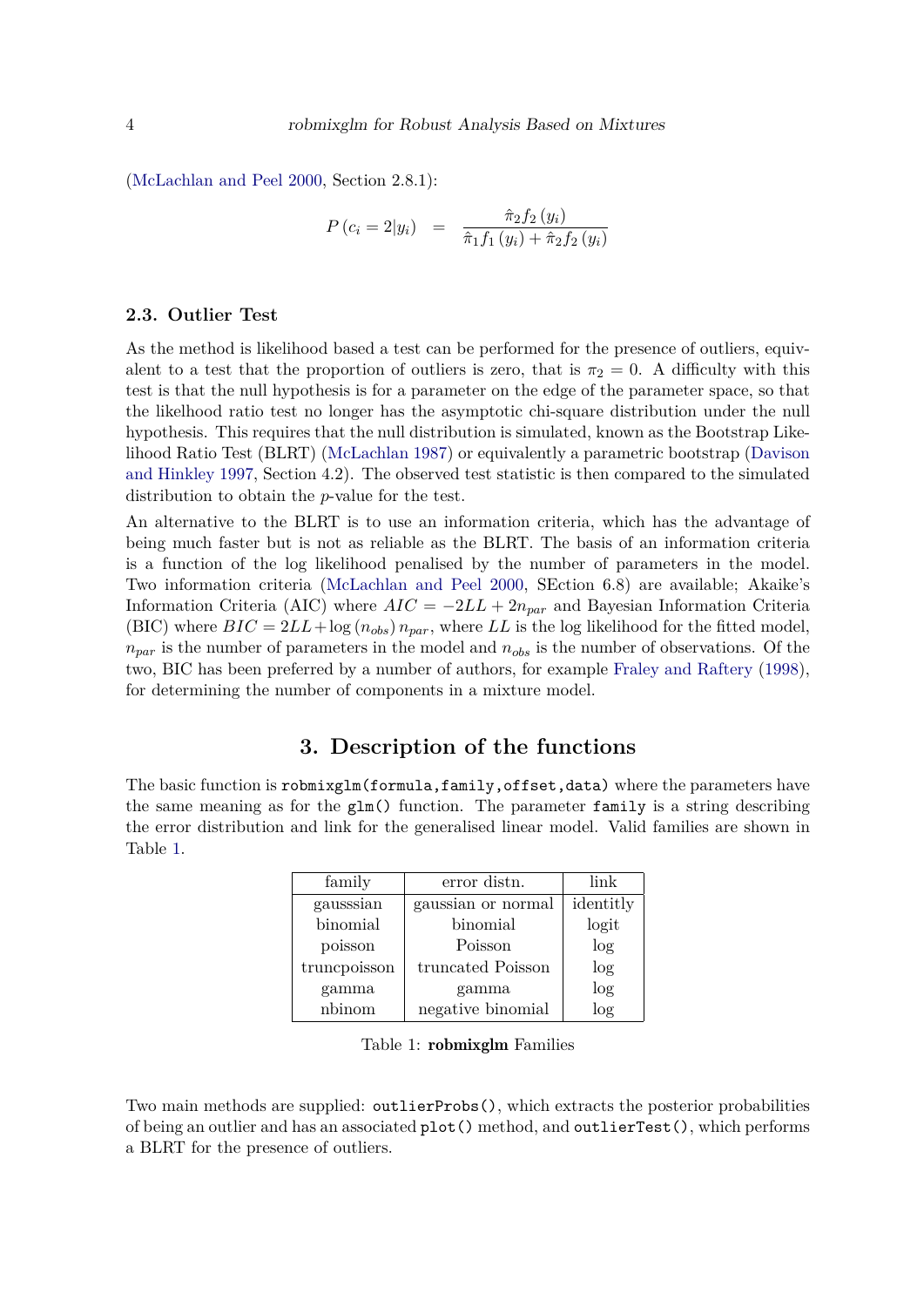# **4. Examples**

#### **4.1. Brain versus Body Weight**

This data gives the average brain and body weights for 28 land animals [\(Rousseeuw and](#page-17-5) [Leroy 1987\)](#page-17-5) which was obtained from the MASS package. Of interest is to find if there is a relationship between brain and body mass and any deviations from this relationship. Given the right skewness of the data, it is first log-transformed for both variables.

```
R> library("MASS")
R> data(Animals)
R> Animals$logbrain <- log(Animals$brain)
R> Animals$logbody <- log(Animals$body)
```
First is fitted a standard linear model, and then the robust model. If AIC or BIC are to be used to compare the models, then it is important to use glm() rather than lm(), as otherwise the log likelihoods are not comparable with those from  $\texttt{robmixglm}()$ , thus preventing comparison of AIC and BIC between the standard and robust models.

```
R> brainbody.glm <- glm(logbrain~logbody, data=Animals)
R> summary(brainbody.glm)
C_{2}11\cdotglm(formula = logbrain ~ logbody, data = Animals)Deviance Residuals:
   Min 1Q Median 3Q Max
-3.2890 -0.6763 0.3316 0.8646 2.5835
Coefficients:
           Estimate Std. Error t value Pr(>|t|)
(Intercept) 2.55490 0.41314 6.184 1.53e-06 ***
logbody 0.49599 0.07817 6.345 1.02e-06 ***
---
Signif. codes: 0 '***' 0.001 '**' 0.01 '*' 0.05 '.' 0.1 ' ' 1
(Dispersion parameter for gaussian family taken to be 2.345692)
   Null deviance: 155.427 on 27 degrees of freedom
Residual deviance: 60.988 on 26 degrees of freedom
AIC: 107.26
Number of Fisher Scoring iterations: 2
R> brainbody.glm.rob <- robmixglm(logbrain~logbody, data=Animals)
R> summary(brainbody.glm.rob)
```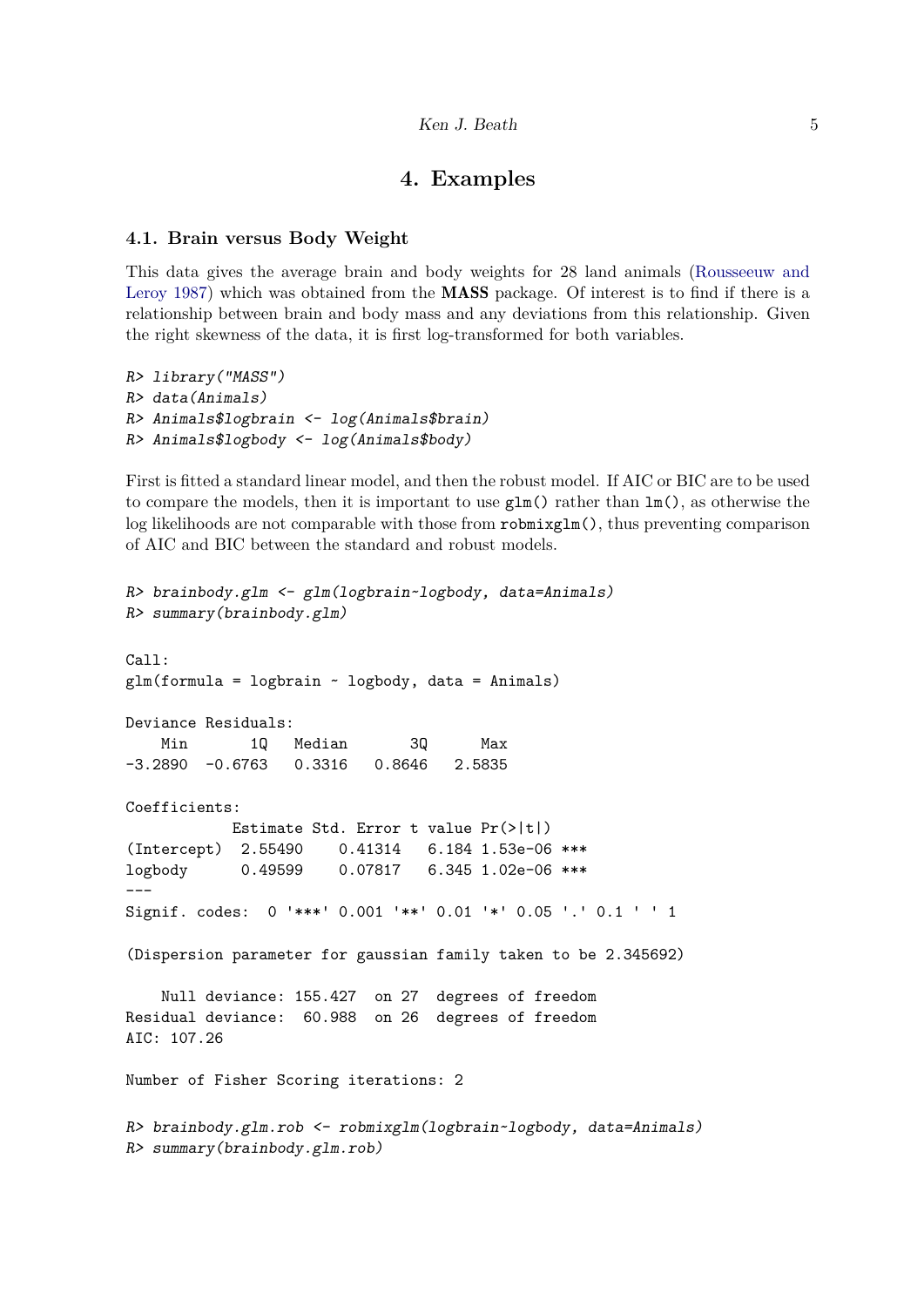

<span id="page-5-0"></span>Figure 1: Observed and Fitted for Brain versus Body Weight

```
Estimate Std. Error z value Pr(>|z|)
(Intercept) 1.92968 0.16567 11.65 <2e-16 ***
logbody 0.74495 0.02895 25.73 <2e-16 ***
Outlier p. 0.29842
Sigma-sq 0.14977
Sigma-sq Out. 10.12383
---
Signif. codes: 0 '***' 0.001 '**' 0.01 '*' 0.05 '.' 0.1 ' ' 1
    logLik AIC BIC
 -41.09157 92.18313 98.84415
```
The robust model estimates that there are about 0 % outliers. There is a large decrease in  $s<sup>2</sup>$  for the robust model, decreasing from 2.35 down to 0.15 showing the effect of reducing the influence of the outliers. The coefficient Sigma-sq Out. gives the error variance for the outlier group, and is much higher than for the standard group. The lines for each fitted model can then be plotted using the abline() function as shown in Figure [1.](#page-5-0) An alternative method is to use the predict() method, which allows the predictions to be further transformed.

```
R> plot(Animals$logbody, Animals$logbrain)
R> abline(brainbody.glm, col="red")
R> abline(brainbody.glm.rob, col="green")
```
As a rough guide to which is the appropriate model we can compare AIC and BIC for the two models, which can be extracted as follows using the standard AIC() and BIC() functions.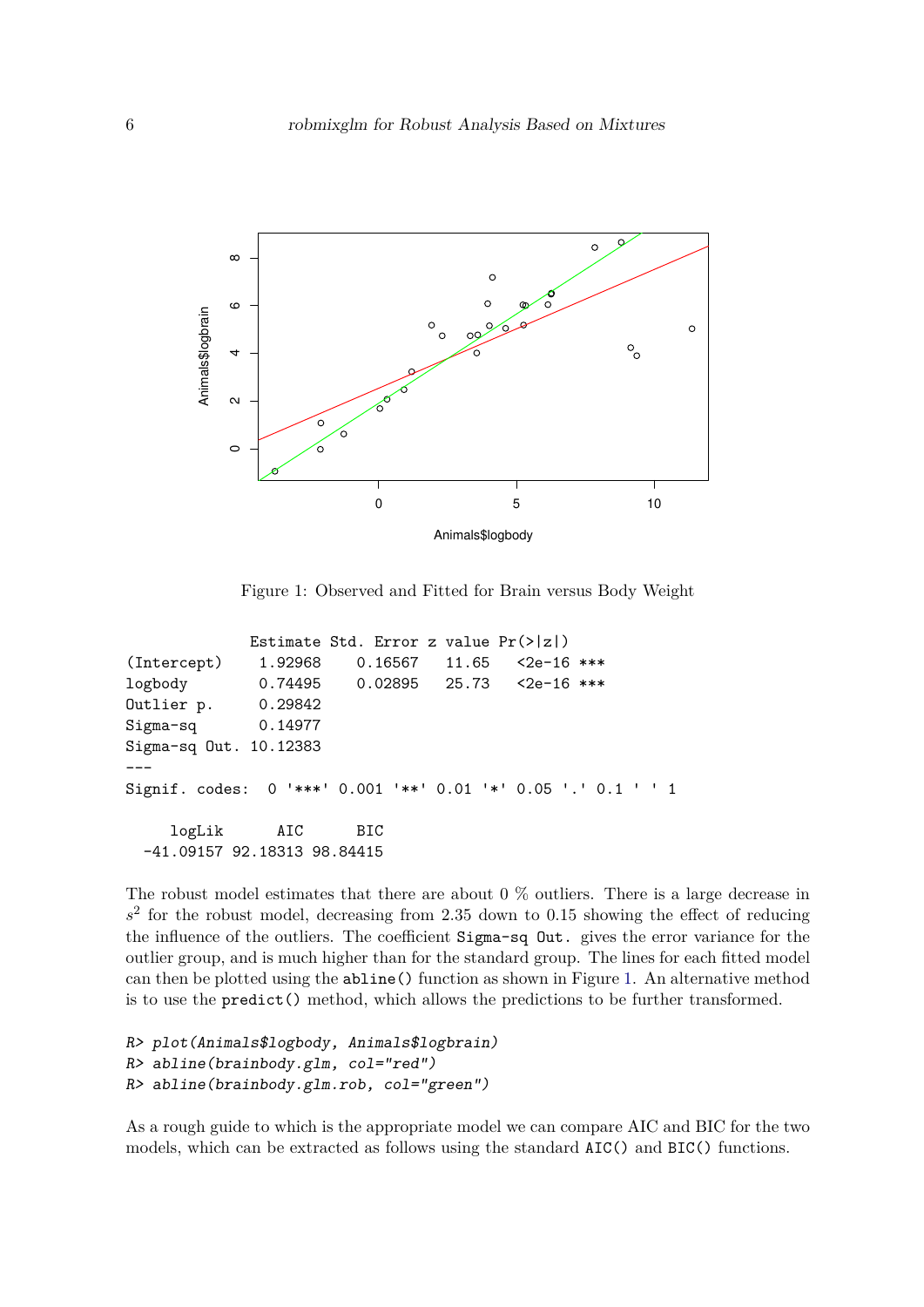

<span id="page-6-0"></span>Figure 2: Outlier Probabilities for Brain versus Body Weight

```
R> aitable <- data.frame(model=c("Standard", "Robust"),
+ aic=c(AIC(brainbody.glm), AIC(brainbody.glm.rob)),
+ bic=c(BIC(brainbody.glm), BIC(brainbody.glm.rob)))
R> print(aitable)
```
model aic bic 1 Standard 107.25779 111.25440 2 Robust 92.18313 98.84415

This shows clearly the better fit of the robust model with lower AIC and BIC. The presence of outliers can also be tested using outlierTest(), performing a bootstrap likelihood ratio test (BLRT), for a more accurate result than comparing information criteria.

*R> outlierTest(brainbody.glm.rob)*

```
p value 0.0080
```
This again shows strong evidence that there are outliers present. The outlying observations can be identified by plotting the posterior probability, obtained using outlierProbs(), of being in the outlier class against the observation, as shown in Figure [2.](#page-6-0) As a simple guide, the outliers can be identified as having an outlier probability of greater than 0.9.

### *R> plot(outlierProbs(brainbody.glm.rob))*

It appears that there are 5 outliers, with a possible other. These can be printed out as follows.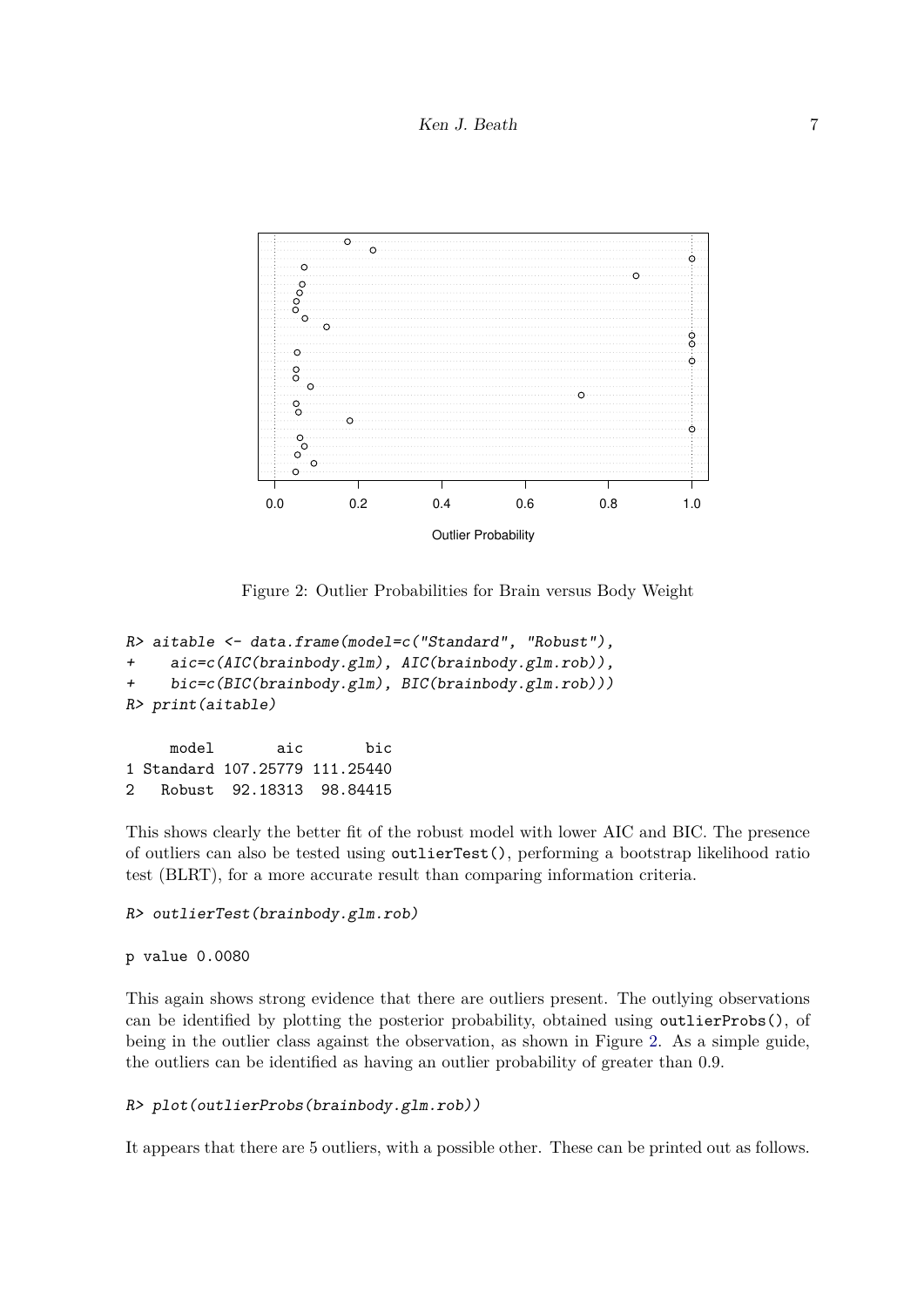```
R> print(data.frame(Animals,
```

```
+ outlierprob=as.numeric(outlierProbs(brainbody.glm.rob)))
```

```
+ [outlierProbs(brainbody.glm.rob) > 0.8,])
```
body brain logbrain logbody outlierprob Dipliodocus 11700.00 50.0 3.912023 9.367344 1.0000000 Human 62.00 1320.0 7.185387 4.127134 0.9999969 Triceratops 9400.00 70.0 4.248495 9.148465 1.0000000 Rhesus monkey 6.80 179.0 5.187386 1.916923 0.9996808 Chimpanzee 52.16 440.0 6.086775 3.954316 0.8658141 Brachiosaurus 87000.00 154.5 5.040194 11.373663 1.0000000

The 3 outliers on the lower side of the fitted line are dinosaurs, as would be expected as reptiles usually have smaller brains, and on the high side are humans, rhesus monkeys and possibly chimpanzees, again as would be expected as apes have relatively larger brains. We can produce plots of residual versus fitted for both the the standard and robust models, as shown in Figure [3.](#page-8-0) With the robust model the outliers are much more obvious. This comes about for two reasons: with the robust model the estimate of the residual variance is much lower and the fitted line is no longer dragged towards the outliers, so the residuals are increased.

```
R> resdata <- data.frame(
+ model=factor(rep(1:2, each=dim(Animals)[1]),
+ labels=c("Standard", "Robust")),
+ fitted=c(fitted(brainbody.glm), fitted(brainbody.glm.rob)),
+ residual=c(residuals(brainbody.glm), residuals(brainbody.glm.rob)))
R> xyplot(residual~fitted|model, data=resdata)
```
### **4.2. Carrot Damage**

This is analysis of an experiment to determine the dose-response for insecticide on carrot fly on carrots conducted at the National Vegetable Research Station [Phelps](#page-17-6) [\(1982\)](#page-17-6), with the analysis presented in that paper including an offset which will be ignored here. This data has been previosly analysed in [Williams](#page-17-7) [\(1987\)](#page-17-7) and [McCullagh and Nelder](#page-17-0) [\(1989\)](#page-17-0), to demonstrate techniques for detecting outliers. Of interest is that observation 14 appears to be an outlier. We obtain the data from the robustbase package.

```
R> library(robustbase)
R> data(carrots)
```
Fitting the two models:

```
R> carrots.glm <- glm(cbind(success, total-success)~logdose+factor(block),
+ family="binomial", data=carrots)
R> summary(carrots.glm)
```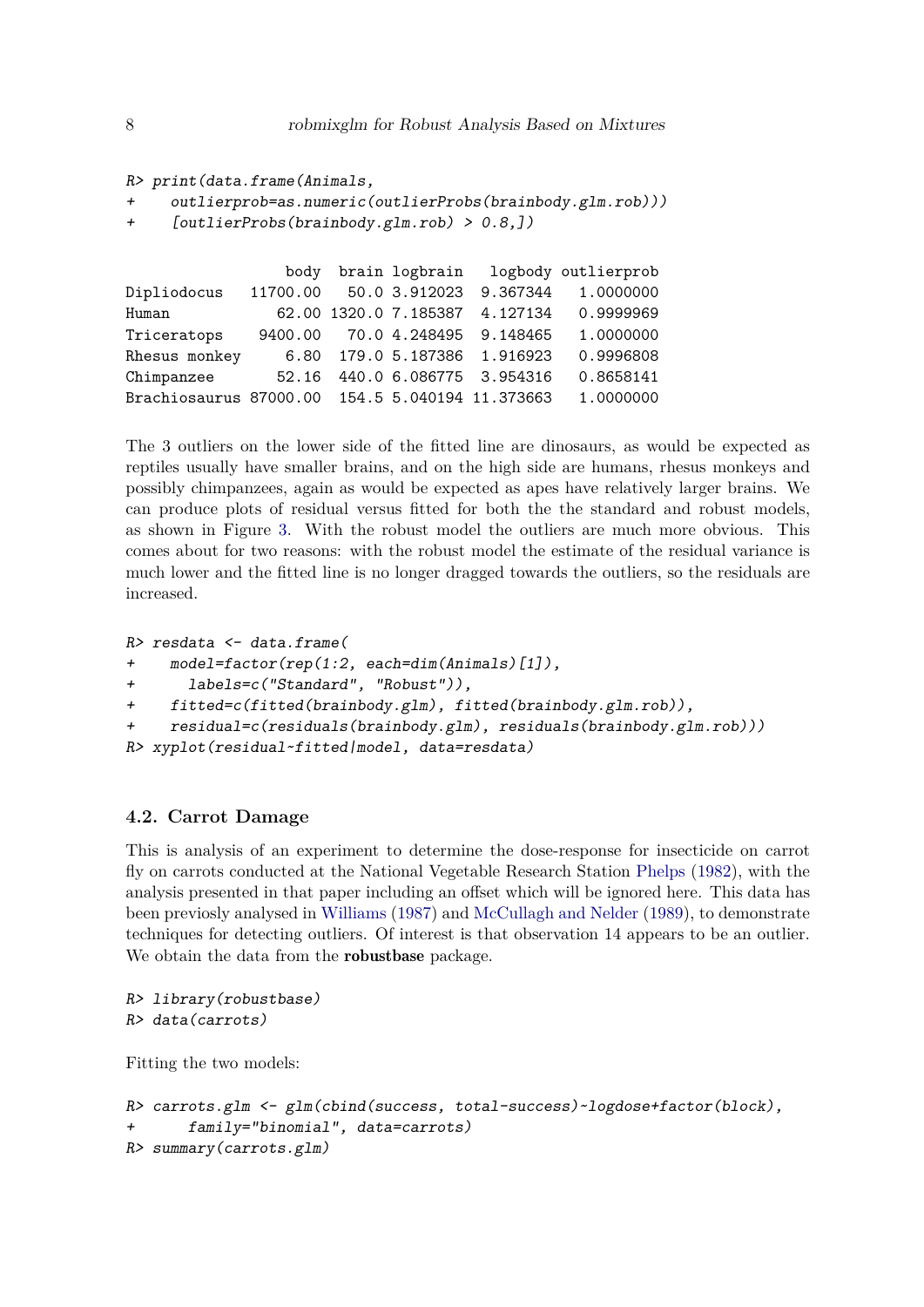

<span id="page-8-0"></span>Figure 3: Residual versus Fitted for Brain versus Body Weight

```
Call:
glm(formula = cbind(success, total - success) ~ logdose + factor(block),
   family = "binomial", data = carrots)
Deviance Residuals:
   Min 1Q Median 3Q Max
-1.9200 -1.0215 -0.3239 1.0602 3.4324Coefficients:
              Estimate Std. Error z value Pr(>|z|)
(Intercept) 2.0226 0.6501 3.111 0.00186 **
logdose -1.8174 0.3439 -5.285 1.26e-07 ***
factor(block)B2 0.3009 0.1991 1.511 0.13073
factor(block)B3 -0.5424 0.2318 -2.340 0.01929 *
---
Signif. codes: 0 '***' 0.001 '**' 0.01 '*' 0.05 '.' 0.1 ' ' 1
(Dispersion parameter for binomial family taken to be 1)
   Null deviance: 83.344 on 23 degrees of freedom
Residual deviance: 39.976 on 20 degrees of freedom
AIC: 128.61
Number of Fisher Scoring iterations: 4
```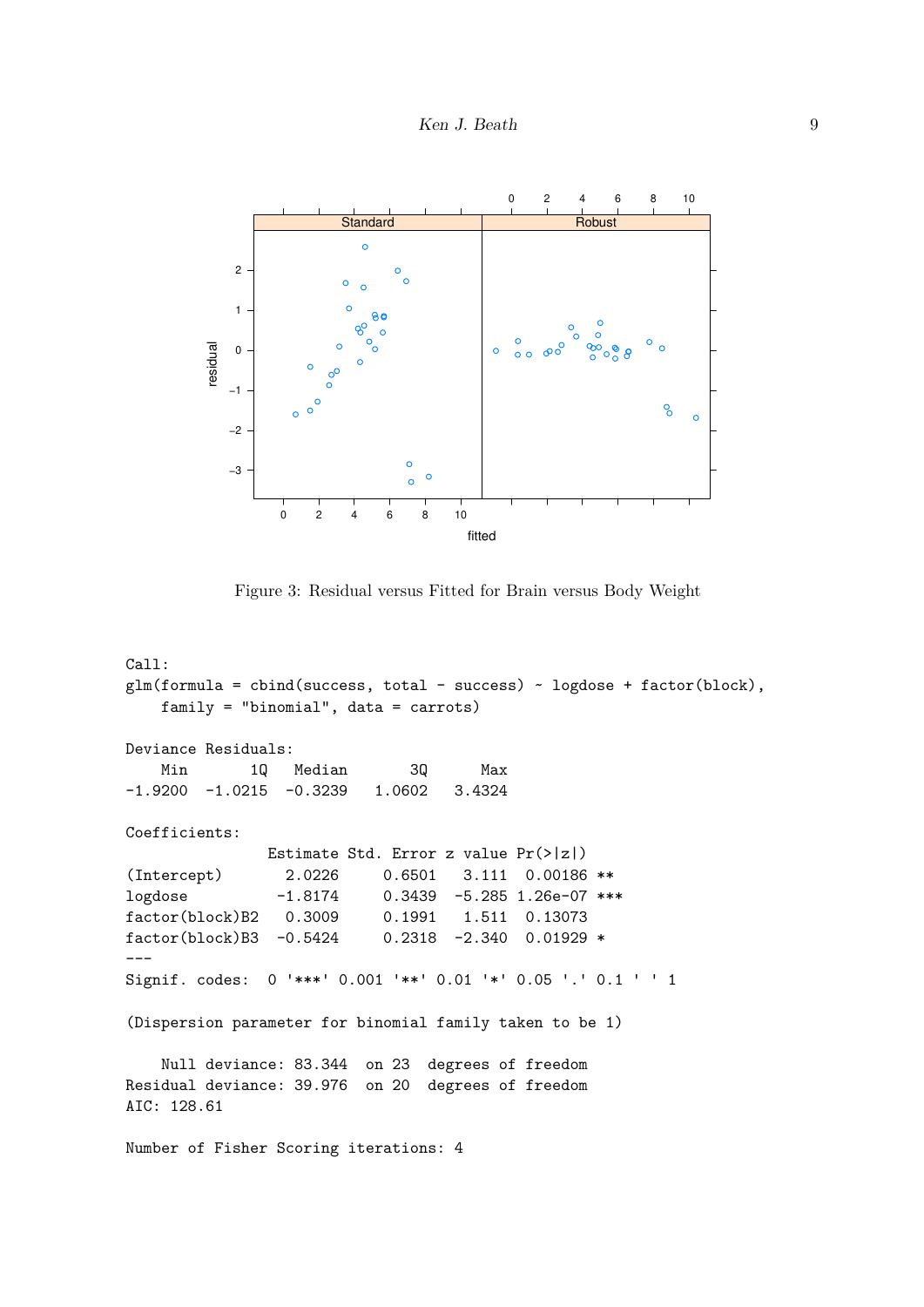```
R> carrots.robustmix <- robmixglm(cbind(success, total-success)~logdose+
+ factor(block), family="binomial", data=carrots)
R> summary(carrots.robustmix)
              Estimate Std. Error z value Pr(>|z|)
(Intercept) 2.4609 0.8367 2.941 0.00327 **
logdose -2.0632 0.4414 -4.674 2.95e-06 ***
factor(block)B2 0.1765 0.2808 0.628 0.52970
factor(block)B3 -0.5305 0.2709 -1.958 0.05025 .
Outlier p. 0.2482
Tau-sq 0.4509
---
Signif. codes: 0 '***' 0.001 '**' 0.01 '*' 0.05 '.' 0.1 ' ' 1
    logLik AIC BIC
 -57.91094 127.8219 134.8902
```
There are an estimated 0  $\%$  outliers. The value of  $\tau^2$  of 0.45 indicates the additional overdispersion required to fit the outlier observations. To compare the results of the two models we can extract the coefficients and place them in a table, with standard model results prefixed with "Std" and robust model results with "Rob":

```
R> carrot.results <- data.frame(
+ StdEst=format(summary(carrots.glm)$coefficients[1:4, 1],
+ digits=4),
+ StdSE=format(summary(carrots.glm)$coefficients[1:4, 2],
+ digits=4),
+ Stdp=format.pval(summary(carrots.glm)$coefficients[1:4, 4],
+ digits=4, eps=0.0001),
+ RobEst=format(summary(carrots.robustmix)$coefficients[1:4, 1],
+ digits=4),
+ RobSE=format(summary(carrots.robustmix)$coefficients[1:4, 2],
+ digits=4),
+ Robp=format.pval(summary(carrots.robustmix)$coefficients[1:4, 4],
      + digits=4, eps=0.0001))
R> print(carrot.results, quote=FALSE)
```
StdEst StdSE Stdp RobEst RobSE Robp (Intercept) 2.0226 0.6501 0.001863 2.4609 0.8367 0.003269 logdose -1.8174 0.3439 < 1e-04 -2.0632 0.4414 < 1e-04 factor(block)B2 0.3009 0.1991 0.130733 0.1765 0.2808 0.529701 factor(block)B3 -0.5424 0.2318 0.019286 -0.5305 0.2709 0.050248

Test for outliers and plot the outlier probabilities in Figure [4.](#page-10-0) This shows clearly that observation 14, with an outlier probability close to one, is the only outlier. However there are a number of observations that have at least a moderate probability of being an outlier.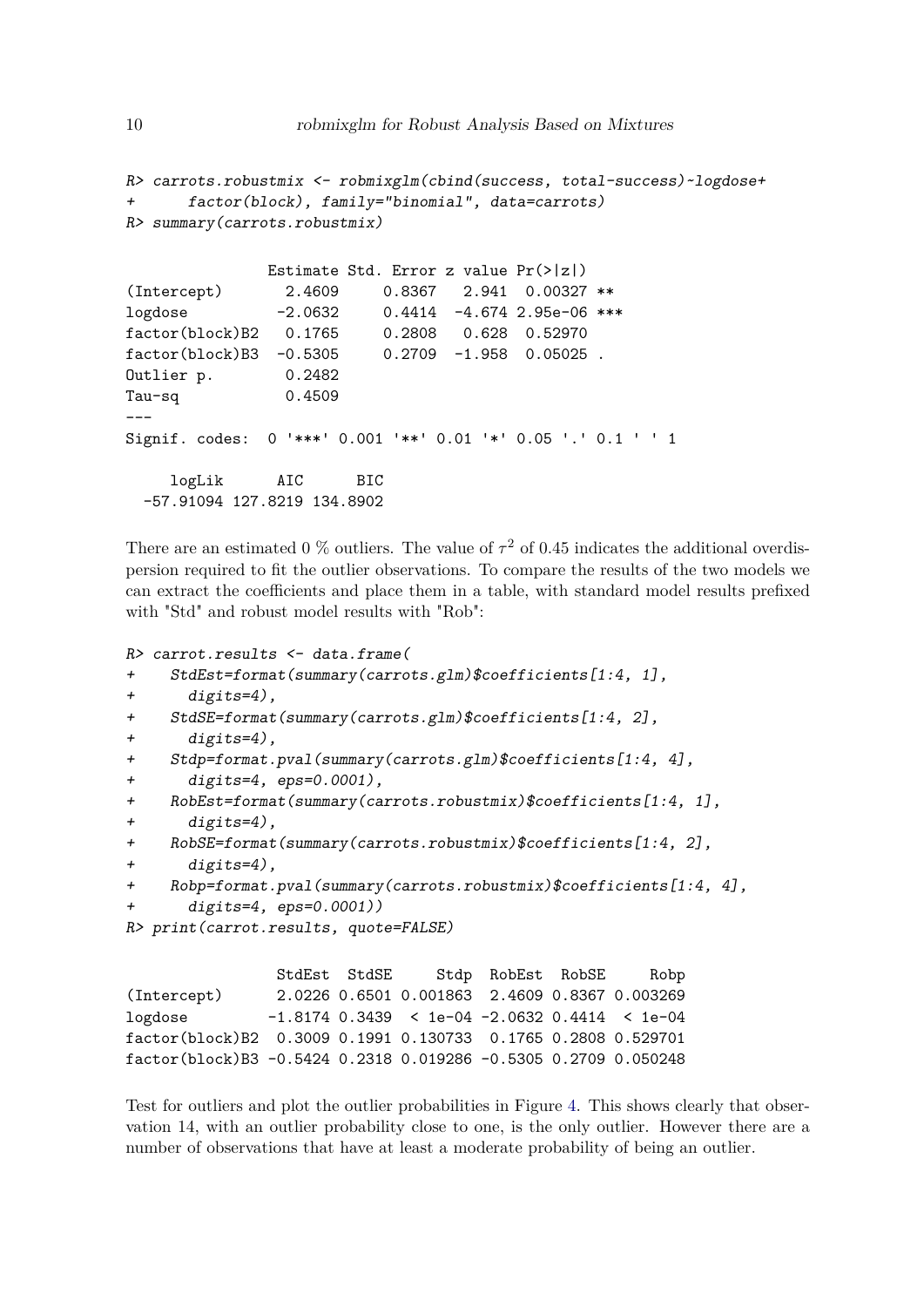

<span id="page-10-0"></span>Figure 4: Outlier Probabilities for Carrot Damage

```
R> outlierTest(carrots.robustmix)
```
p value 0.0070

```
R> plot(outlierProbs(carrots.robustmix))
```
A plot incorporating the observed and predicted for both models is shown in Figure [5.](#page-11-0) This shows clearly again that observation 14 is the outlier observation. Observed versus fitted is shown in Figure [6,](#page-11-1) and shows the outlier and also that there is no systematic variation.

```
R> plot(1:dim(carrots)[1], carrots$success/carrots$total,
     + xlab="Observation", ylab="Proportion")
R> points(1:dim(carrots)[1], fitted(carrots.glm), pch=2, col="red")
R> points(1:dim(carrots)[1], fitted(carrots.robustmix), pch=3, col="blue")
R> legend(20,4,legend=c("Observed","Standard","Robust"),pch=c(1,2,3),col=c("black","red","blue"))
R> plot(fitted(carrots.robustmix), carrots$success/carrots$total,
+ xlab="Fitted Proportion", ylab="Observed Proportion")
```

```
R> abline(a=0.0, b=1.0, col="red")
```
### **4.3. Diabetes Data**

This data is from a study of the prevalence of cardiovascular risk factors such as obesity and diabetes for African Americans [\(Willems, Saunders, Hunt, and Schorling 1997\)](#page-17-8), and were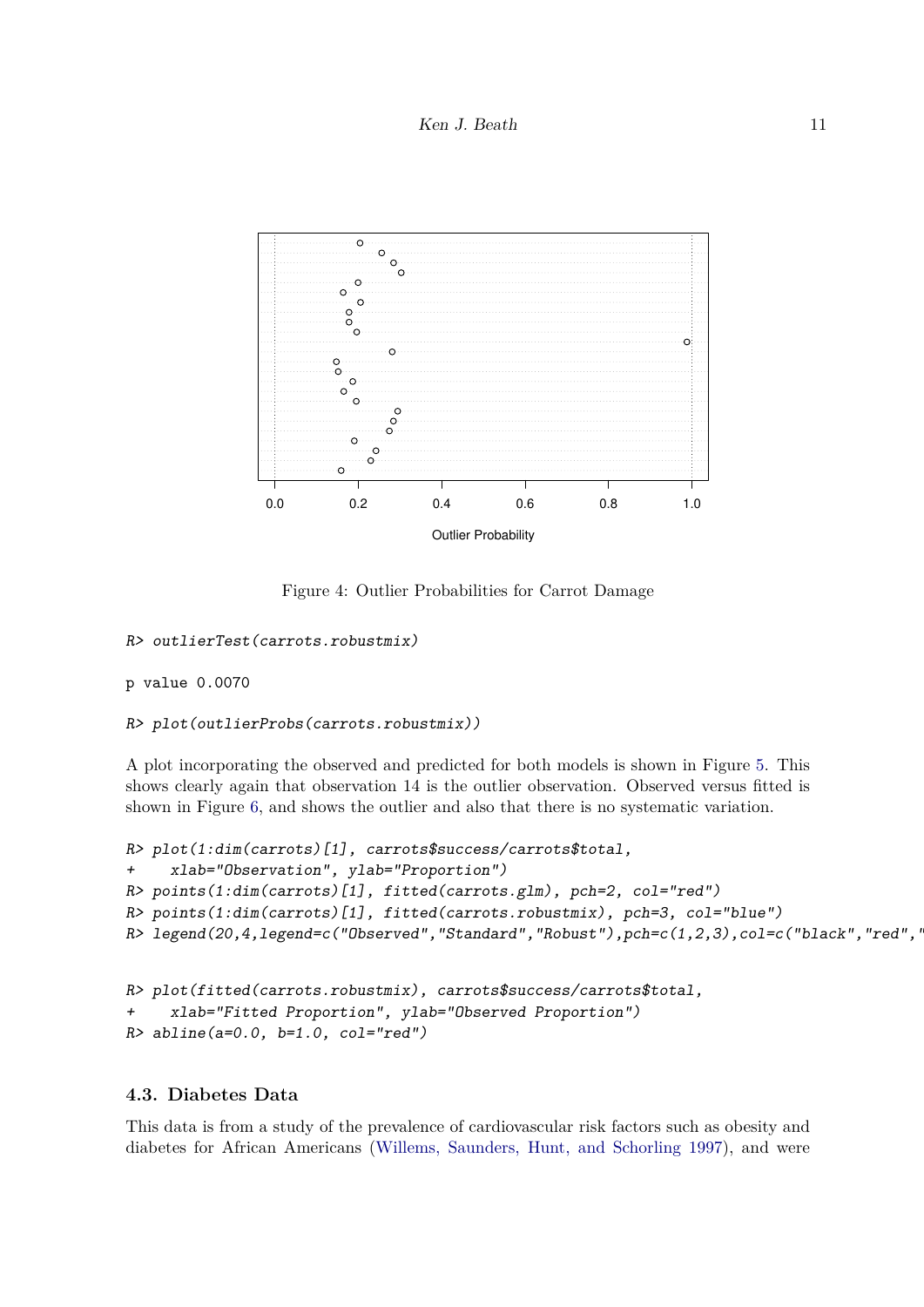

<span id="page-11-0"></span>Figure 5: Observed and Fitted for Carrot Damage Models



<span id="page-11-1"></span>Figure 6: Observed versus Fitted for Carrot Damage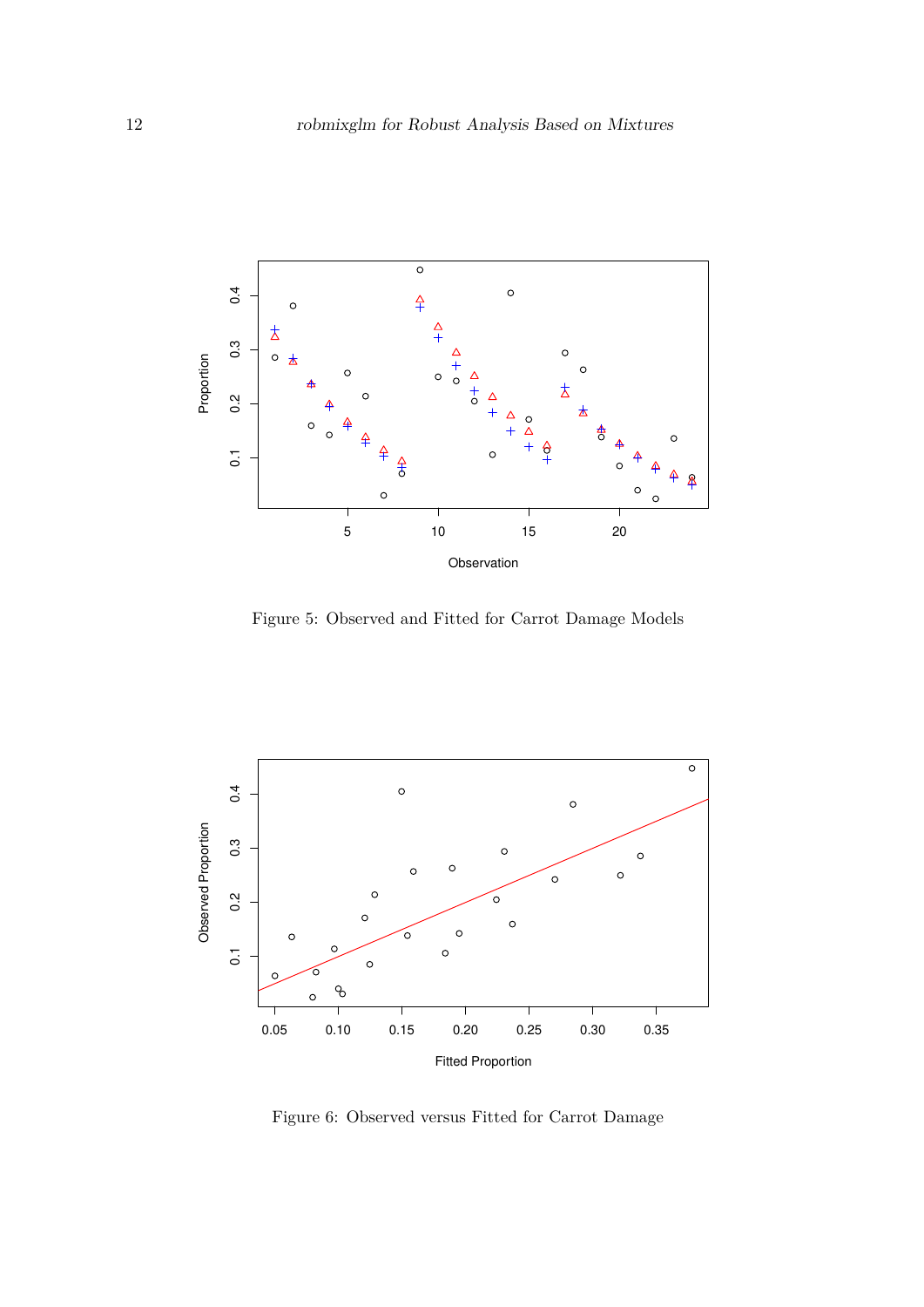obtained from [Heritier](#page-16-11) *et al.* [\(2009\)](#page-16-11) and are included in the robmixglm package. Data was available for 403 subjects screened for diabetes, reduced to 372 after removal of cases with missing data. The aim is to predict the level of glycosated haemoglobin from the risk factors. It actually appears that a gamma model with log link is better, but I have kept the gaussian to be consistent with Heritier *et al*. It is also quite likely that there is another predictor that is missing from the analysis. Fit the standard and robust models:

```
R> diabdata.glm <- glm(glyhb~age+gender+bmi+waisthip+frame,
                                + data=diabdata)
R> summary(diabdata.glm)
Call:
glm(formula = glyhb - age + gender + bmi + waisthip + frame,data = diabdata)
Deviance Residuals:
   Min 1Q Median 3Q Max
-3.2195 -1.1379 -0.4676 0.2614 10.2285
Coefficients:
           Estimate Std. Error t value Pr(>|t|)
(Intercept) -0.340044 1.563959 -0.217 0.8280
age 0.041324 0.007136 5.791 1.51e-08 ***
gendermale 0.063536 0.256950 0.247 0.8048
bmi 0.039969 0.019888 2.010 0.0452 *
waisthip 3.163880 1.687404 1.875 0.0616 .
framemedium 0.115422 0.289920 0.398 0.6908
framesmall -0.049235 0.365635 -0.135 0.8930
---
Signif. codes: 0 '***' 0.001 '**' 0.01 '*' 0.05 '.' 0.1 ' ' 1
(Dispersion parameter for gaussian family taken to be 4.307101)
   Null deviance: 1830.8 on 371 degrees of freedom
Residual deviance: 1572.1 on 365 degrees of freedom
AIC: 1607.8
Number of Fisher Scoring iterations: 2
R> diabdata.robustmix <- robmixglm(glyhb~age+gender+bmi+waisthip+frame,
+ data=diabdata)
R> summary(diabdata.robustmix)
             Estimate Std. Error z value Pr(>|z|)
(Intercept) 3.002329 0.559352 5.368 7.98e-08 ***
age 0.013899 0.002585 5.376 7.62e-08 ***
gendermale 0.018244 0.090133 0.202 0.8396
```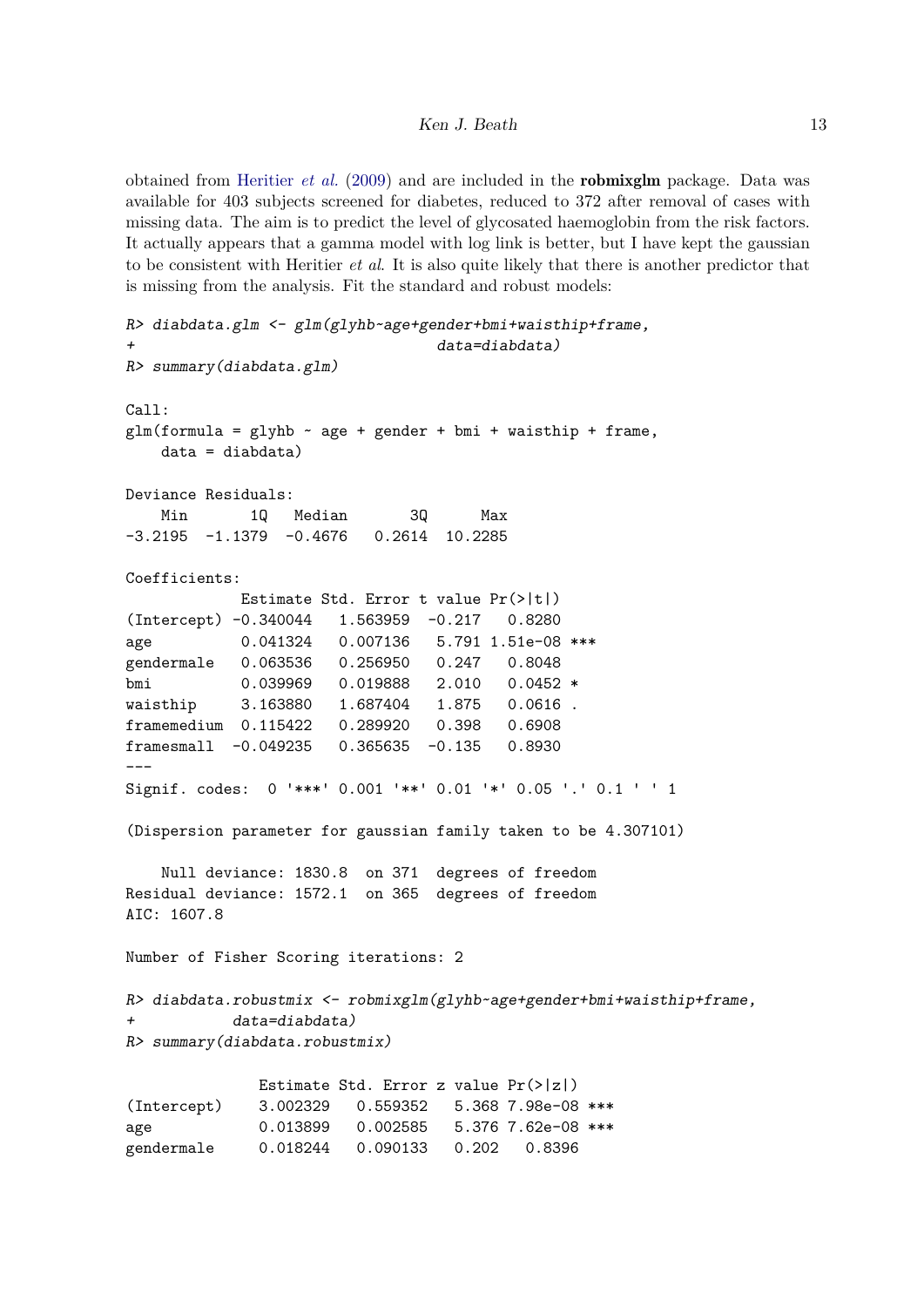

<span id="page-13-0"></span>Figure 7: Outlier Probabilities for Diabetic Data

| bmi                                                           | 0.010404  |     | 0.007077 1.470     | 0.1415     |  |  |
|---------------------------------------------------------------|-----------|-----|--------------------|------------|--|--|
| waisthip                                                      | 1.056509  |     | 0.575061 1.837     | $0.0662$ . |  |  |
| framemedium                                                   | -0.052746 |     | $0.109855 - 0.480$ | 0.6311     |  |  |
|                                                               |           |     |                    | 0.1803     |  |  |
| Outlier p. 0.235690                                           |           |     |                    |            |  |  |
| $Sigma-sq$ $0.340610$                                         |           |     |                    |            |  |  |
| Sigma-sq Out. 20.576419                                       |           |     |                    |            |  |  |
|                                                               |           |     |                    |            |  |  |
| Signif. codes: 0 '***' 0.001 '**' 0.01 '*' 0.05 '.' 0.1 ' ' 1 |           |     |                    |            |  |  |
|                                                               |           |     |                    |            |  |  |
| logLik                                                        | AIC       | BIC |                    |            |  |  |
| -630.1581 1280.316 1319.505                                   |           |     |                    |            |  |  |

Test for outliers and plot the outlier probabilities in Figure [7,](#page-13-0) which shows a large number of outliers. This may indicate there is a problem with the model used, possibly an incorrect distribution.

*R> outlierTest(diabdata.robustmix)*

p value 0.0010

```
R> plot(outlierProbs(diabdata.robustmix))
```
The observed versus fitted may be plotted as in Figure [8.](#page-14-0) This shows a generally increasing variance at higher predicted values and an increase in the mean, suggesting that there may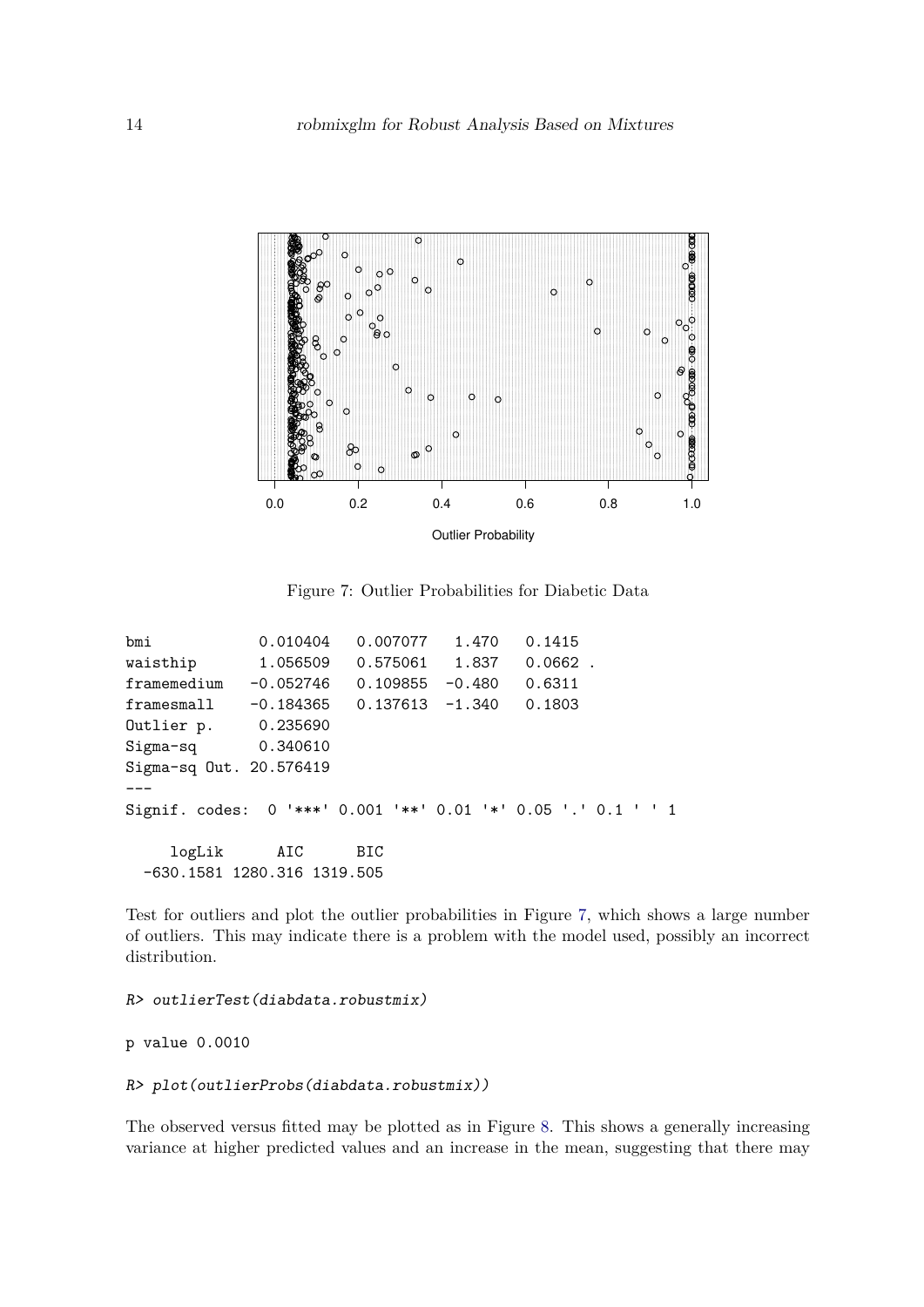

<span id="page-14-0"></span>Figure 8: Observed versus Fitted for Diabetic Data using Robust Model

be alternative models, for example a gamma with log link, which may be a better fit to the data.

```
R> plot(fitted(diabdata.robustmix), diabdata$glyhb)
R> abline(a=0.0, b=1.0, col="red")
```
The step() function, a simplified version of stepAIC() described in [Venables and Rispley](#page-17-9) [\(1999\)](#page-17-9), allows for stepwise model selection based on the AIC statistic. Here we use the default setting of both backward and forward selection, and start with the full model. The first parameter of the function defines the models to be fitted, and the second defines the terms from which the model is selected. Further parameters are defined in the documentation for step(). The function produces a large amount of output, giving the AIC and change for each fitted model, so this has been removed using the trace=FALSE parameter. The final model fit is then printed. Note that in practice we would embed this code within a more rigorous analysis, using either a training and test dataset or cross-validation.

```
R> library("MASS")
R> diabdata.step <- step(diabdata.robustmix,
+ glyhb ~ age + gender + bmi + waisthip + frame,
    + trace = FALSE)
R> summary(diabdata.step)
             Estimate Std. Error z value Pr(>|z|)
(Intercept) 2.582896 0.474758 5.440 5.31e-08 ***
age 0.014560 0.002537 5.739 9.52e-09 ***
```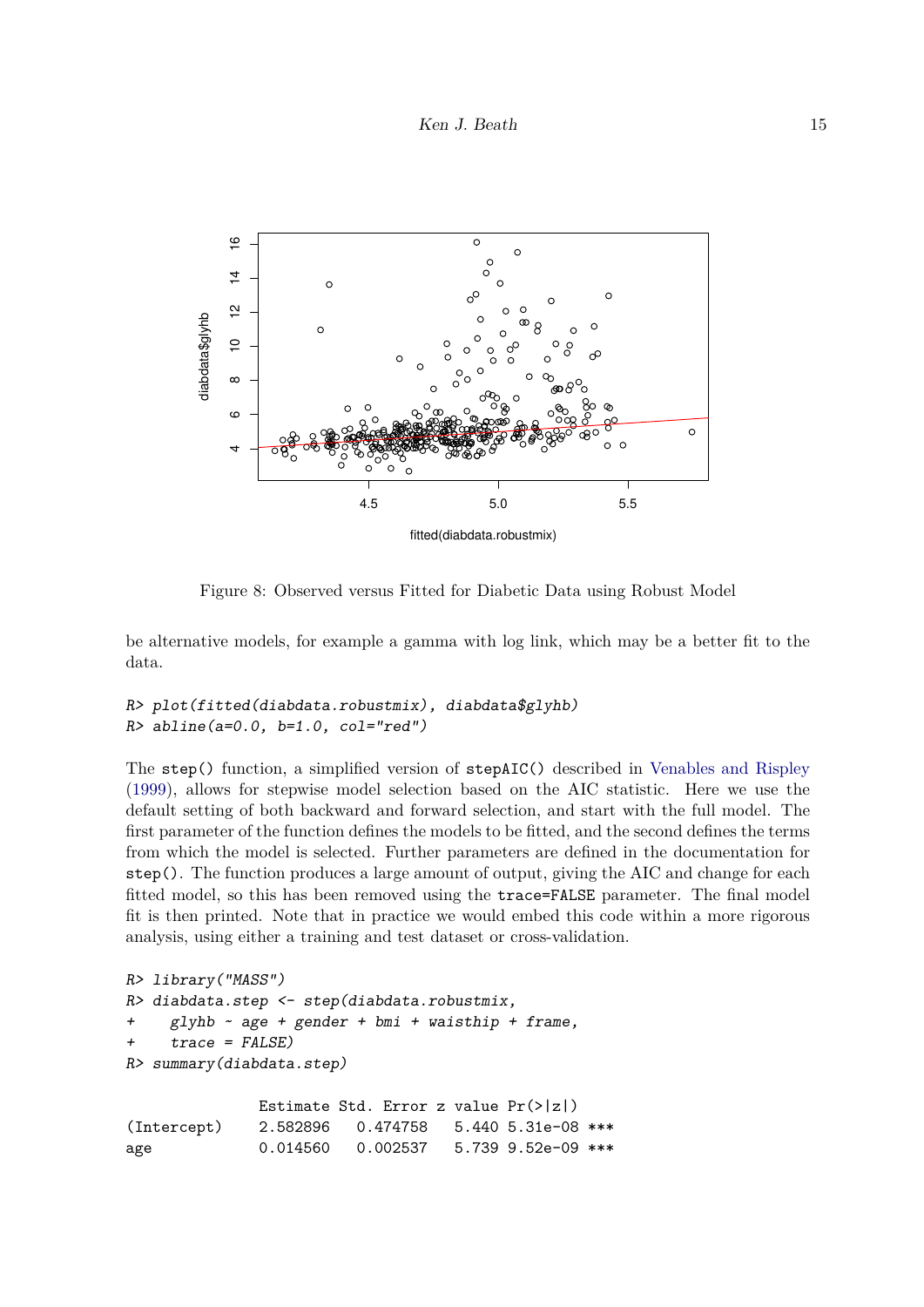bmi 0.015162 0.005771 2.627 0.00861 \*\* waisthip 1.267877 0.541610 2.341 0.01924 \* Outlier p. 0.236816 Sigma-sq 0.342148 Sigma-sq Out. 20.474058 --- Signif. codes: 0 '\*\*\*' 0.001 '\*\*' 0.01 '\*' 0.05 '.' 0.1 ' ' 1 logLik AIC BIC -631.4526 1276.905 1304.338

The resulting model has excluded frame and gender, and resulted in an increased level of evidence for bmi as a consequence of the correlation between it and frame.

### **5. Summary**

It has been shown how the **robmixglm** package may be used to fit generalized linear models accounting for outliers. Features of the package allow for identification of outliers and a test for the presence of outliers, as a consequence of the use of a probability model, thus allowing construction of a likelihood function. Further example showed how standard R functions can be used to perform model selection. As the method allows for robustness with and model with a linear predictor then it is possible to extend the range of models fitted. One example is the zero truncated Poisson which is included in the package.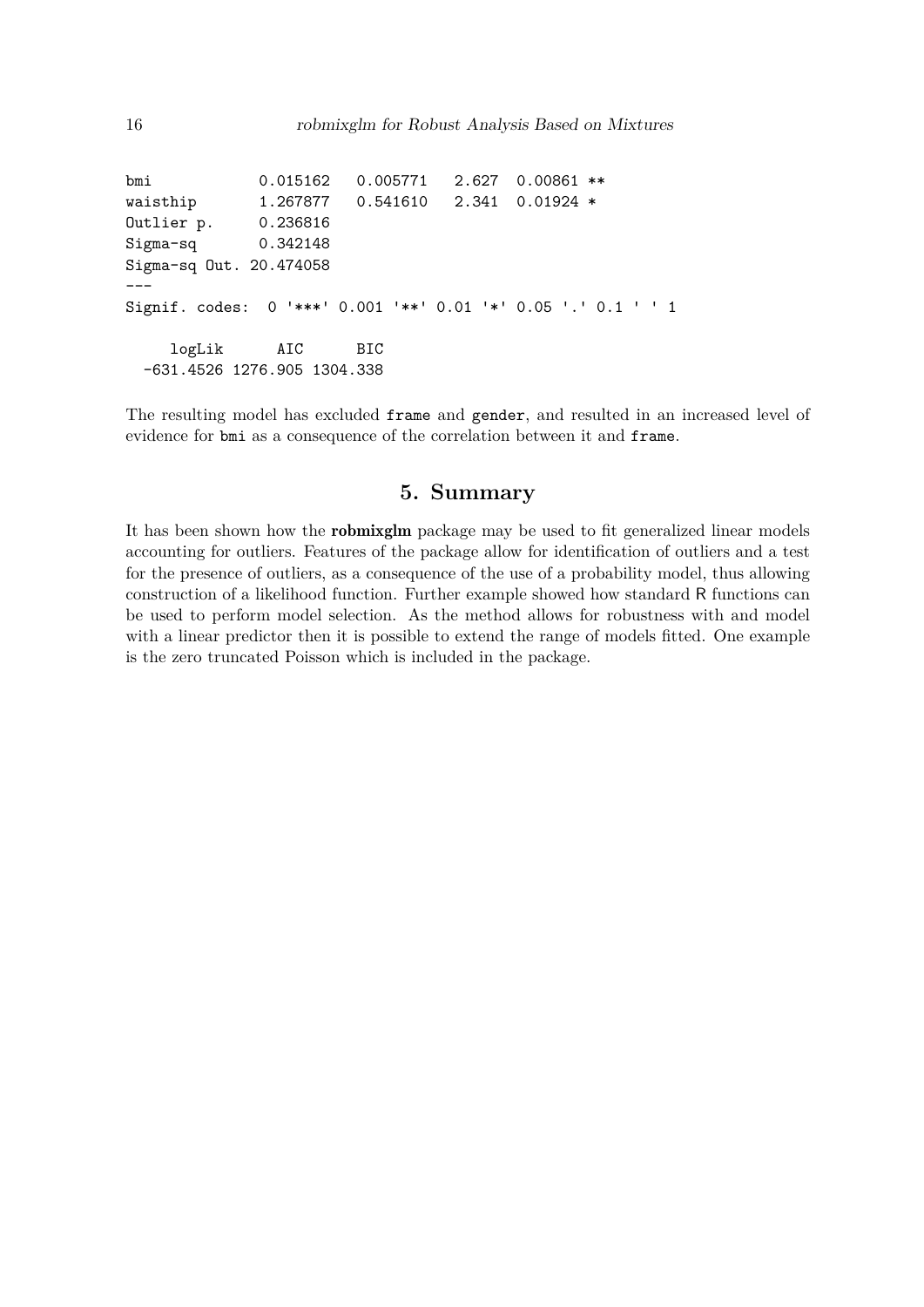#### Ken J. Beath 17

# **References**

- <span id="page-16-4"></span>Abraham B, Box GEP (1978). "Linear models and spurious observations." *Applied Statistics*, **27**(2), 131-138. [doi:10.2307/2346940](https://doi.org/10.2307/2346940).
- <span id="page-16-9"></span>Aitkin M (1996). "A general maximum likelihood analysis of overdispersion in generalized linear models.<sup>n</sup> Statistics and Computing, **6**, 251-262. [doi:10.1007/BF00140869](https://doi.org/10.1007/BF00140869).
- <span id="page-16-5"></span>Aitkin M, Tunnicliffe Wilson G (1980). "Mixture models, outliers, and the EM algorithm." *Technometrics*,  $22(3)$ ,  $325-331$ . [doi:10.2307/1268316](https://doi.org/10.2307/1268316).
- <span id="page-16-8"></span>Beath KJ (2017). "A mixture-based approach to robust analysis of generalised linear models." *Journal of Applied Statistics*, 4763, 1-13. [doi:10.1080/02664763.2017.1414164](https://doi.org/10.1080/02664763.2017.1414164).
- <span id="page-16-3"></span>Box G, Tiao G (1968). "A Bayesian approach to some outlier problems." *Biometrika*, **55**(1), 119-129. [doi:10.2307/2334456](https://doi.org/10.2307/2334456).
- <span id="page-16-2"></span>Cantoni E (2004). "Analysis of robust quasi-deviances for generalized linear models." *Journal of Statistical Software*, **10**, 1-9. [doi:10.18637/jss.v010.i04](https://doi.org/10.18637/jss.v010.i04).
- <span id="page-16-1"></span>Cantoni E, Ronchetti E (2001). "Robust inference for generalized linear models." *Journal of the American Statistical Association*, **96**(455), 1022–1030. [doi:10.1198/](https://doi.org/10.1198/016214501753209004) [016214501753209004](https://doi.org/10.1198/016214501753209004).
- <span id="page-16-13"></span>Davison A, Hinkley D (1997). *Bootstrap Methods and Their Application*. Cambridge University Press, Cambridge.
- <span id="page-16-14"></span>Fraley C, Raftery AE (1998). "How Many Clusters? Which Clustering Method? Answers Via Model-Based Cluster Analysis.<sup>"</sup> *Computer Journal*, **41**(8), 578–588. [doi:10.1093/](https://doi.org/10.1093/comjnl/41.8.578) [comjnl/41.8.578](https://doi.org/10.1093/comjnl/41.8.578).
- <span id="page-16-0"></span>Hampel FR, Ronchetti EM, Rousseeuw PJ, Stahel WA (1986). *Robust Statistics: The Approach Based on Influence Functions*. John Wiley & Sons, New York.
- <span id="page-16-11"></span>Heritier S, Cantoni E, Copt S, Victoria-Feser MP (2009). *Robust Methods in Biostatistics*. John Wiley, Chichester:United Kingdom.
- <span id="page-16-10"></span>James G, Witten D, Hastie T, Tibshirani R (2013). *An Introduction to Statistical Learning with Applications in R*. Springer, New York.
- <span id="page-16-12"></span>Kunsch HR, Stefanski LA, Carroll RJ (1989). "Conditionally Unbiased Bounded-Influence Estimation in General Regression Models , With Applications to Generalized Linear Models.<sup>n</sup> *Journal of the American Statistical Association*, **84**(406), 460–466. [doi:](https://doi.org/10.1080/01621459.1989.10478791) [10.1080/01621459.1989.10478791](https://doi.org/10.1080/01621459.1989.10478791).
- <span id="page-16-7"></span>Lange K, Sinsheimer JS (1993). "Normal/Independent Distributions and Their Applications in Robust Regression.<sup>n</sup> *Journal of Computational and Graphical Statistics*, **2**(2), 175–198. [doi:10.2307/1390698](https://doi.org/10.2307/1390698).
- <span id="page-16-6"></span>Lange KL, Little RJA, Taylor JMG (1989). "Robust Statistical Modeling Using the *t* Distribution.<sup>n</sup> *Journal of the American Statistical Association*, **84**(408), 881–896.